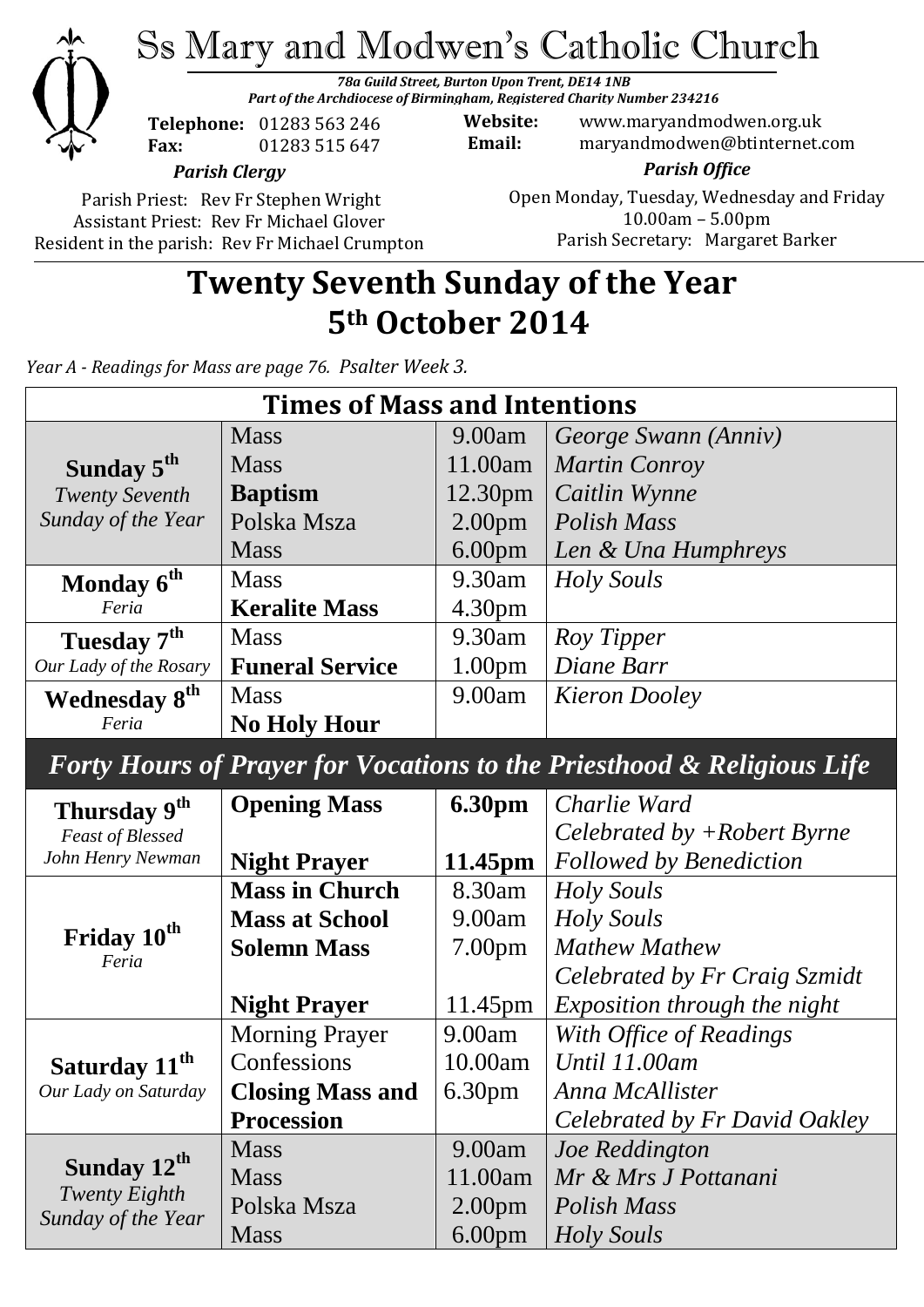#### **Please pray for all the sick and housebound of the Parish:**

Kathleen Benson, David Hughes, Eileen Lee, Pat Bolton, Mary Burnside, David Hastilow, Maureen & Sidney Parker, Irene Hill, Olive Wilson, Eve Goode, Sarah Pursglove, Marjorie Staley, Marie Gibson, Martin Halligan, Martin Goddard, Merlin Joseph, Mary Hyde, Baby Katie, Betty Gould, Michael Wright, Tony Kerr-Delworth, Fr Bernard Shaughnessy, Mary Conway, Baby Tomasz Weedon, Kay Elizabeth Webster, Kirsty Freeman, Peter Hunt, Jonjo Finnegan, Michael Cobley, Russ Simpson, Brian & Rita Baldock, Joe & Marg Emery, Baby Niamh Rodriguez, Sylvia Breen, John Wain, Fr Rob Taylerson, Pete & Sue Hughes, Baby James Kersey, Baby Elsie-Mae Freeman, Anne Cope, Alastair Furness, Damian Walsh, Arthur Walsh, Thomas McHugh, David Priest, Viv Saunders, Roz Fleetwood, James Cull, Isabel Kinsella, Paddy Griffin, Zoe Bellamy, Pat Ford, Rachel Smith, Joyce Powley, Nancy Gallagher, Veronica Stanbridge.

# **Lord Grant Eternal Rest to those who have died recently:**

Diane Barr whose Funeral Service will be on Tuesday 7<sup>th</sup> October at 1.00pm.

### **Offertory Collection:** £380.53 (non Gift Aid); £365.15 (Gift Aid)

Standing orders £460 (Gift Aid) thank you for your generosity. Father Hudson's Society - £532.96 Building & Development Fund – £45.18 Building & Development Fund running total: -£20,015.15 (minus)

This Weekend – Retiring Collection – CAFOD (Harvest Fast) Next Weekend – Retiring Collection – Sr Mary, Myanmar  $19<sup>th</sup>$  October – Retiring Collection – AFP World Mission Sunday

### **For Next Sunday 12<sup>th</sup> October: -** Please Pray for the Priests **READERS and Seminarians of the Diocese:**

T Allan, A Batchelor, S Radford **EUCHARISTIC MINISTER** Sunday – Rev Fr Liam O'Connor M Noble, J Emery, J Ward Monday – Rev Fr Bernard O'Connor

D Kiely, A Tuhey Tuesday – Rev Fr Mykhajlo Onatsko A Dyche, J Mitcheson, C Bailey Wednesday – Rev Fr John Osman

Rose & Beckie/Mena & Denis/John & Cathy Friday – Rt Rev Philip Pargeter **CASHIERS** Saturday – Rev Fr Roger Peck

# **CHURCH CLEANING**

Veronica & Pamela **FLOWERS**  Irene & Monica **PIETY SHOP** Sarah & Marc, Anne, On Request

**TEA & COFFEE** Thursday – Rev Fr Patrick O'Sullivan Mary & Graham Sunday Next – Rev Fr John Peyton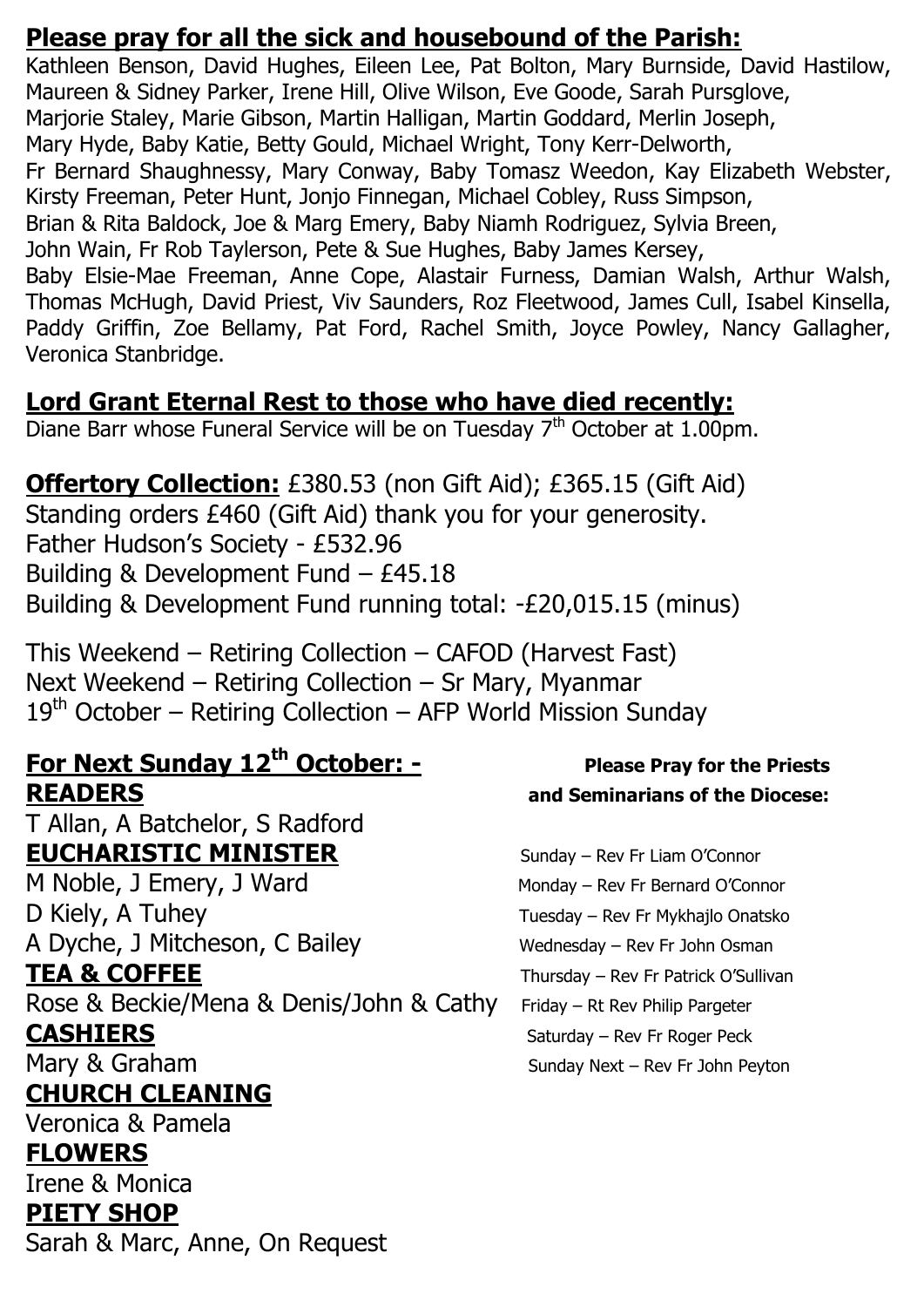**SACRAMENTAL PREPARATION MEETING** Monday 13<sup>th</sup> October at 7pm in the Stephen Room. We ask the parents of those children who will prepare for First Holy Communion and Confirmation in the Saturday classes to attend this meeting to start the classes.

**CAFOD FAMILY FAST DAY:** The retiring collection this Sunday will be for CAFOD. Please use the Envelopes at the back of Church and please Gift Aid your donation if you are able to. Thank you for your continuing generosity to CAFOD's work with the poorest of the poor.

**40 HOURS DEVOTION:** Forty hours of Exposition of the Blessed Sacrament and prayer for Vocations. Please note the changes to Masses on these days. The Mass on Saturday evening counts for the Sunday obligation. There will be a bring and share after this Mass. Please do join in this prayerful time and **please remember to sign up for an hour or two on the list at the back of church.**

**SOWING THE SEEDS:** Continues with session 2 on Thursday in the Parish Centre at 7.30pm. Topic: The Church with Sr Gillian Murphy. All are welcome. **PARISH LOTTERY:** Last week- 101 numbers played, winner No: 157, Rosie Ganley - £50.50. Congratulations, your cheque can be collected this weekend. **BIBLE ALIVE:** October edition available from Stephen Room.

**SVP VISITING:** Would you or someone that you know (with their permission) like a visit from a member of the SVP. If so, please hand in the relevant contact details at the presbytery marked SVP visits. Thank you. SVP Group.

**YMCA FOOD STORE:** September is our month for collecting items for the work of the YMCA's food store. There are lists for suggested items at the back of church. Please bring items to the presbytery. We will keep this collection open until 12<sup>th</sup> October.

**200 CLUB:** Prizes for September 2014 are:  $1<sup>st</sup> - 148$  – Fr Stephen,  $2<sup>nd</sup> - 79$ – Mr M Hodgkin, 3rd – 159 – Mr P Baxter. September Prizes can be collected and subscriptions for 2014 can paid after the 9am & 11am Masses on Sunday 19<sup>th</sup> October. You can, of course, place subscriptions in an envelope marked with your NAME & NUMBER and hand it in at the presbytery, if you so wish. There are quite a few numbers not yet taken up. So, if you would like to subscribe, please see Mike Pearson or contact the Parish Office.

**MYANMAR – Art for emotional and creative development:** Sr Mary returns to Myanmar (Burma) on 24<sup>th</sup> October to continue training young teachers working with traumatised children/young people. The teachers work in remote areas where many children have suffered from military intervention and/or extreme poverty. All donations towards art materials and art therapy books for students will be most gratefully received before  $18<sup>th</sup>$  October. There will be a retiring collection on Sunday  $12^{th}$  October for this purpose.